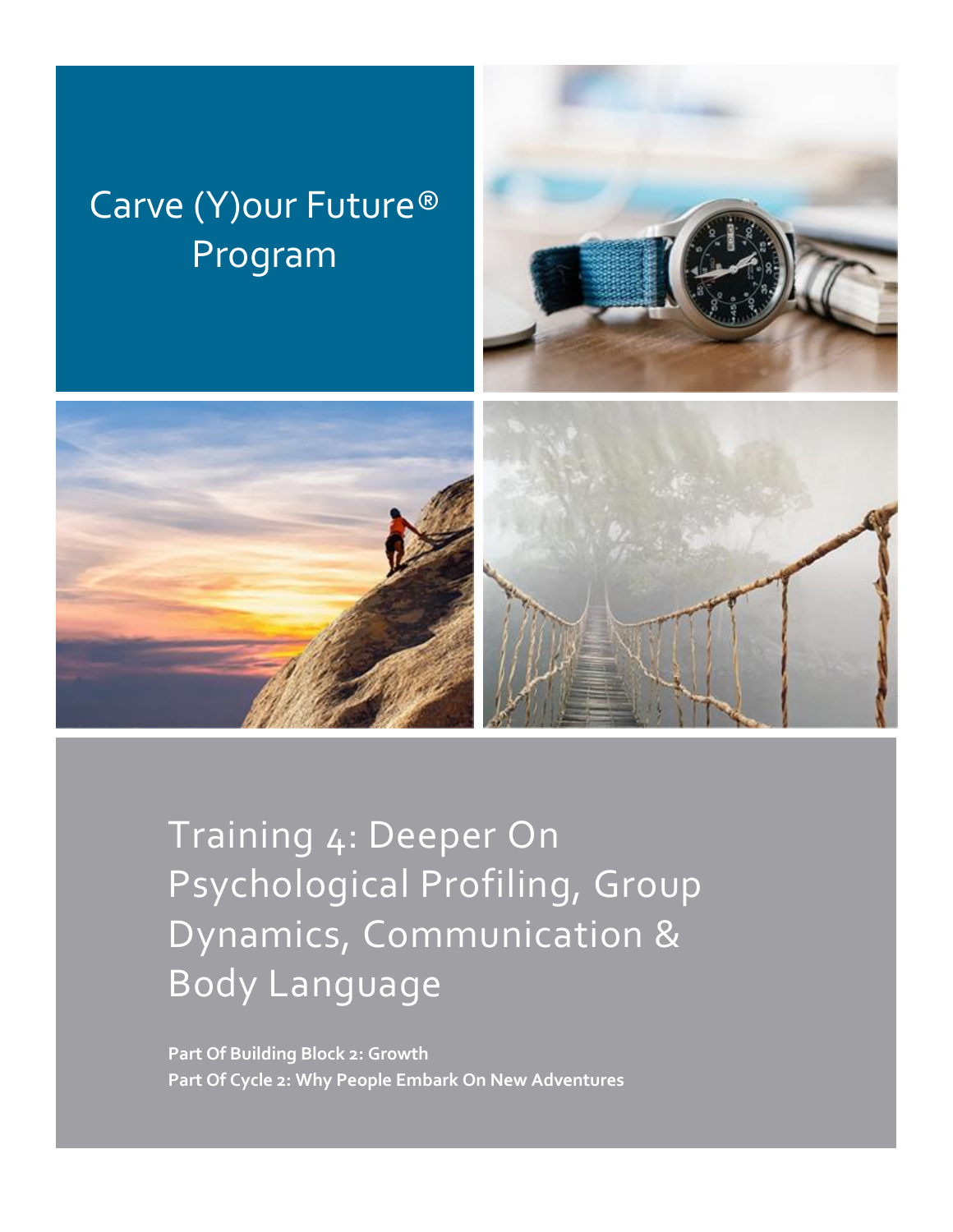

# About The Carve (Y)our Future® Program

As a result of our experiences during the missions we conduct with **Vade Ad Cor**, we created the **Carve (Y)our Future® Program.** Via **Inscriptio**, a division of Vade Ad Cor, the program is offered to the market.

#### **Our Goal!**

Creating **Value Adding** and **Resilient Individuals**…! **Why?**

Because when you have enough value adding and resilient individuals, **you can shape your personal path**, **help define your company's successes**, and **overall contribute to tomorrow's smarter world**. These three elements constitute the **Carve (Y)our Future® Program.**

The full cycle is a **Multi -Year Program, but each training can be followed as separate but full-fletched chapter**. It consists of three **Building Blocks**.

- **Foundation:**
	- o Year 1, Cycle 1, 3 Trainings, 6 Training Days.
- **Growth:**
	- o Year 2, Cycle 2, 3 Trainings, 6 Training Days.
- **Mastery:**
	- o Year 3, Cycle 3, 3 Trainings, 6 Training Days.

#### **Where Do You Need To Step In?**

This generally depends on the following:

- The development phase you are in with your company.
- The complexity of the organizational and transformational challenges ahead which can be tame, critical or wicked in nature.
- Your own professional development level.
- The human consciousness level you are at, at this point of your live.

#### **Cycle 2: Why People Embark On New Adventures**

There are three trainings offered in this cycle.

- **Training 4**: Deeper On Psychological Profiling, Group Dynamics, Communication & Body Language, 2 Days.
- **Training 5**: Deeper On Culture, Organizational Models & Thriving Organizations, 2 Days.
- **Training 6**: Deeper On What Motivates People & Why They Stay Connected, 2 Days.

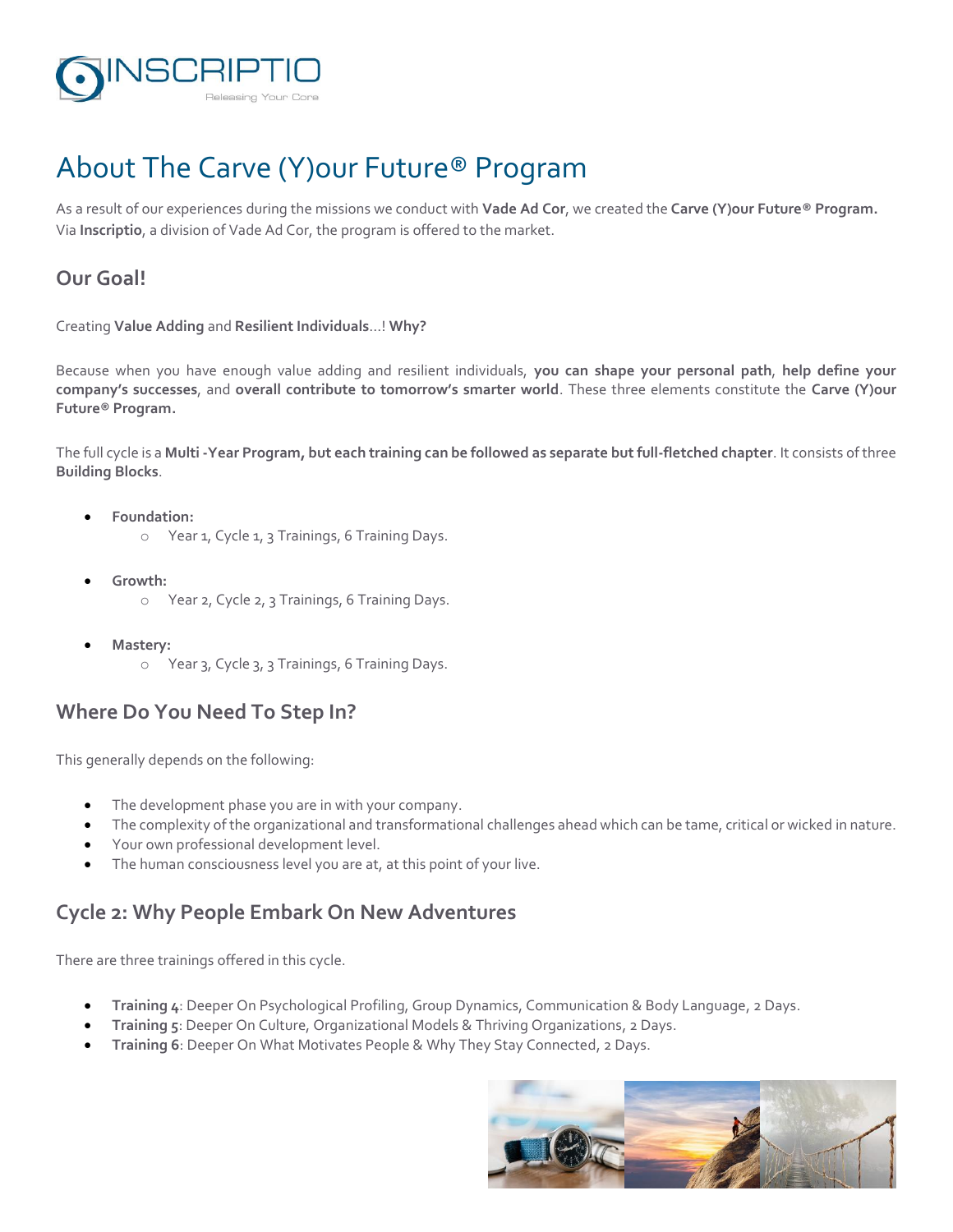

# Why Is This Training Program Different?

- Some of the challenges you are confronted with are not solvable using 'normal approaches', standard methodologies and tools. In fact "Business Transformation", when looked at in its full maturity, is a very broad domain.
- The full program follows a logical pattern, to help you keep your overview and to connect the dots.
- We give you some pre-read work and ask you to prepare your own case relating to the specific training you will be attending.
- We give you a detailed syllabus, but only show the models 'real live' that will help you to get your head (and hands) around the topics you are facing.
- You will also learn how your peers in other organizations are doing and what they face.

#### Simply put:

We look at your challenges in a **down to earth** and **pragmatic way,** allowing **multiple angles**, using **the experience of the participants** and **the trainer**.

Most of all, **we liberate what is inside you**, but what you don't yet understand or show, **in order to deal with the topics at hand.** 

# Training Content

**The main topics we will handle, refer to and/or look at are:** 

- Reviewing some basic profiling methods, such as Insights, MBTI, DISC and their link to change management projects.
- Looking at team dynamics from a functional and dysfunctional perspective. Understanding the concept of positive energizers and energy drains.
- Understanding high performing teams via Tuckman's Four Stages model.
- The importance of the trust factor and required steps to enhance group cohesiveness.
- Eight attributes of high performing teams and why you need effective leadership.
- Degree of employee maturity & dependency and understanding I TRAC with regards to integrity.
- Five dysfunctions of a team and why not to use 360° feedback for team development. Individual and team-oriented team effectiveness exercises.
- Group thinking and its risks and an introduction to the "Arrogant Asshole" rule.
- Understanding the levels of human development and what drives people these days.
- Three ways to read the outside world and the four basic communication types. Some pitfalls in communication and how to avoid them.
- Understanding body language, key facial expressions, energetic expressions and body gestures.
- Basics on non-verbal communication.

### Facilitator

**Marc Van Obberghen**, Strategic Transformational Leader & Seasoned Organizational Guide.